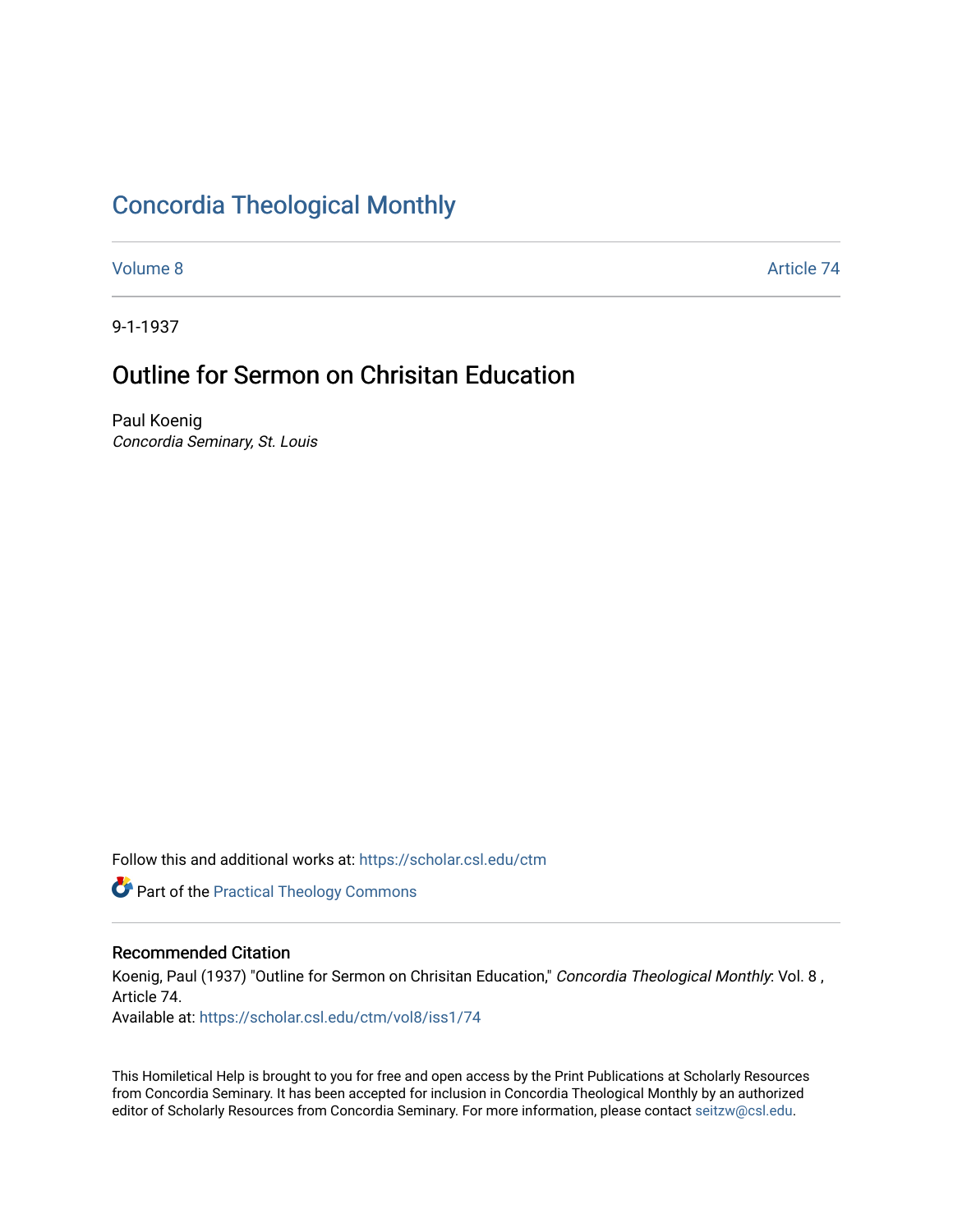#### Koenig: Outline for Sermon on Chrisitan Education

#### 696 Outline for Sermon on Christian Education

### **Outline for Sermon on Christian Education \*** June, 13, 8

"Is the young man safe?" That was the anxious inquiry of a worried father. Ia the young man or **woman safe? Are the**  children safe? This should be the anxious question of the Church. "Whether or not they are safe, what will become of **them later**  in life, depends to a very great extent on what we do for them during their childhood days, upon the training we give them." Much emphasis is laid in our country on education. One out of every four persons is said to be enrolled in quest of some form of education. Our congregations go to **great expense** to maintain parish-schools. What can we do to make this and other efforts put forth by our Church in behalf of our children more successful? We can pray God for wisdom and direction in the Christian training of our children, and we can act upon the advice He gives us in His infallible Word, as we learn from Manoah and his wife, the parents of the mighty Samson.

# Our Prayer for Wisdom in Educating Our Children 1. The need of it 2. The result of it

1

Israel had again done evil in the sight of God, and the Lord had delivered the people into the hands of the Philistines for forty years. When they showed signs of repentance, God sent them a deliverer in the person of Samson. His parents, Manoah and his wife, were of the tribe of Dan. They had no children, but the Angel of the Lord, the second person of the Holy Trinity, appeared to the woman and promised her a son, who should **be a** Nazarite, dedicated unto the service of the Lord, consecrated unto Him from youth. Reflecting upon the responsibility of parents of such a child, Manoah asks: v. 8.

This must be the prayer of every parent; for the children belong not to the state, but to their parents. It must be the prayer of the Church and the members of the Church; for the Church must take a hand in the Christian education of the children. It must be the prayer of all those who have to do with the training, especially the Christian training in the parish-school, the Sundayschool, etc.

There is need for praying for wisdom in educating our children. For these children are sinful by birth, children of wrath, who would perish without proper guidance. We know that many

<sup>\*</sup> Compare The Church and the Christian Education of the Children, by Arthur Brunn.

1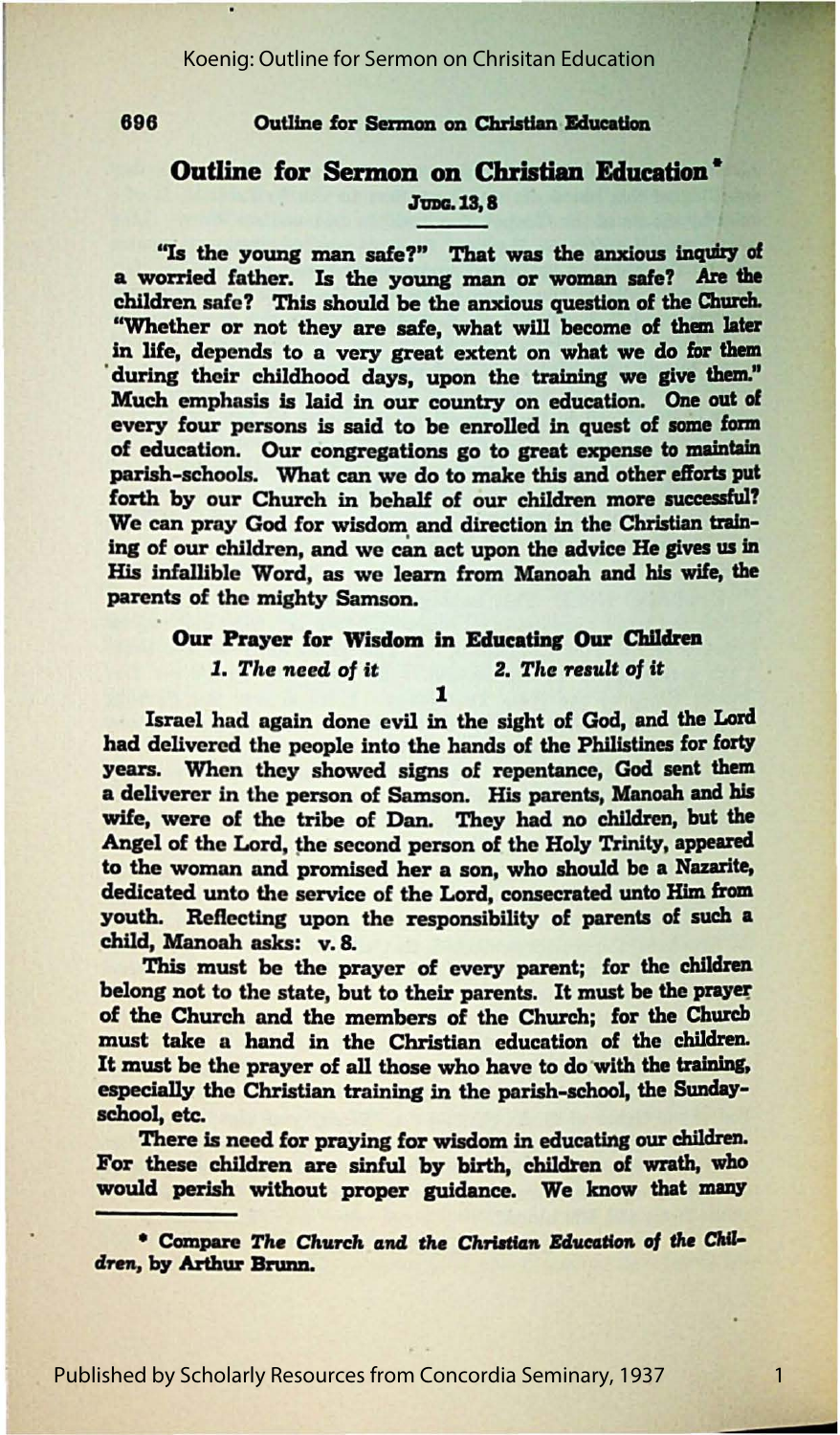#### Concordia Theological Monthly, Vol. 8 [1937], Art. 74

#### Outline for Sermon on Christian Education

modern educators differ with us on this point. And yet, Scripture says: "They are all gone aside." Children, too, must be born again by the Spirit of God, must be led to see their sins and their Savior and to walk the ways of God's commandments. All this is very difficult. Hence we pray for wisdom, especially since the parents and the teachers of little ones are also sinful. knowing only in part. Nor is such prayer vain; God answers it by giving us the necessary directions and by blessing our efforts in behalf of our children.

 $\overline{2}$ 

It was not a prayer spoken in vain in Manoah's case, v. 9. Of course, it was implied and presupposed that that child was to be properly instructed in the Word and will of God. Even so we receive full information from the Lord with regard to the Christian training of our little ones, Prov. 22, 6. We Christians know that the way he should go is the way that leads to salvation. John 14, 6; cp. Acts 16, 31. Such faith, however, is created and sustained by the means of grace, Matt. 28, 19. 20; 2 Tim. 3, 14-17. Children are to be baptized and thoroughly to be taught and educated in the Word of Life. Only in this way can they become and remain children of God.

The Bible does not leave us in ignorance with regard to the best way of accomplishing the aims of Christian education. It insists on the Christian home, where Jesus dwells, where father and mother fear the Lord, where the children are early brought to their Savior, taught to pray, honor the Word, respect parents, and are admonished on the basis of the Word. Given such a home, the problem of Christian education is more than half solved. But how often are homes far from ideal! All the greater is the responsibility of the Church. She meets that responsibility in the church services. Yes, church services are also for children. But the Church cannot meet her responsibility in a better way than by means of the Christian school. In our Sunday-schools good work is done; but the Sunday-school alone does not suffice. And so we have our own parochial schools. That does not prevent us from conducting Sunday-schools for such as cannot come to the dayschool and to supplement some of the parochial school's work. Nor does it prevent us from conducting catechumen classes, Saturday-schools, week-day religious instruction, and summerschools.

All these efforts in behalf of our children will work out to the temporal and eternal welfare of the little ones and to the best interests of the Church. Of Samson we read: v. 24. The Lord blessed such work of child-training. He answers our prayers also by giving us success in our efforts to train children for a life of

 $45$ 

697